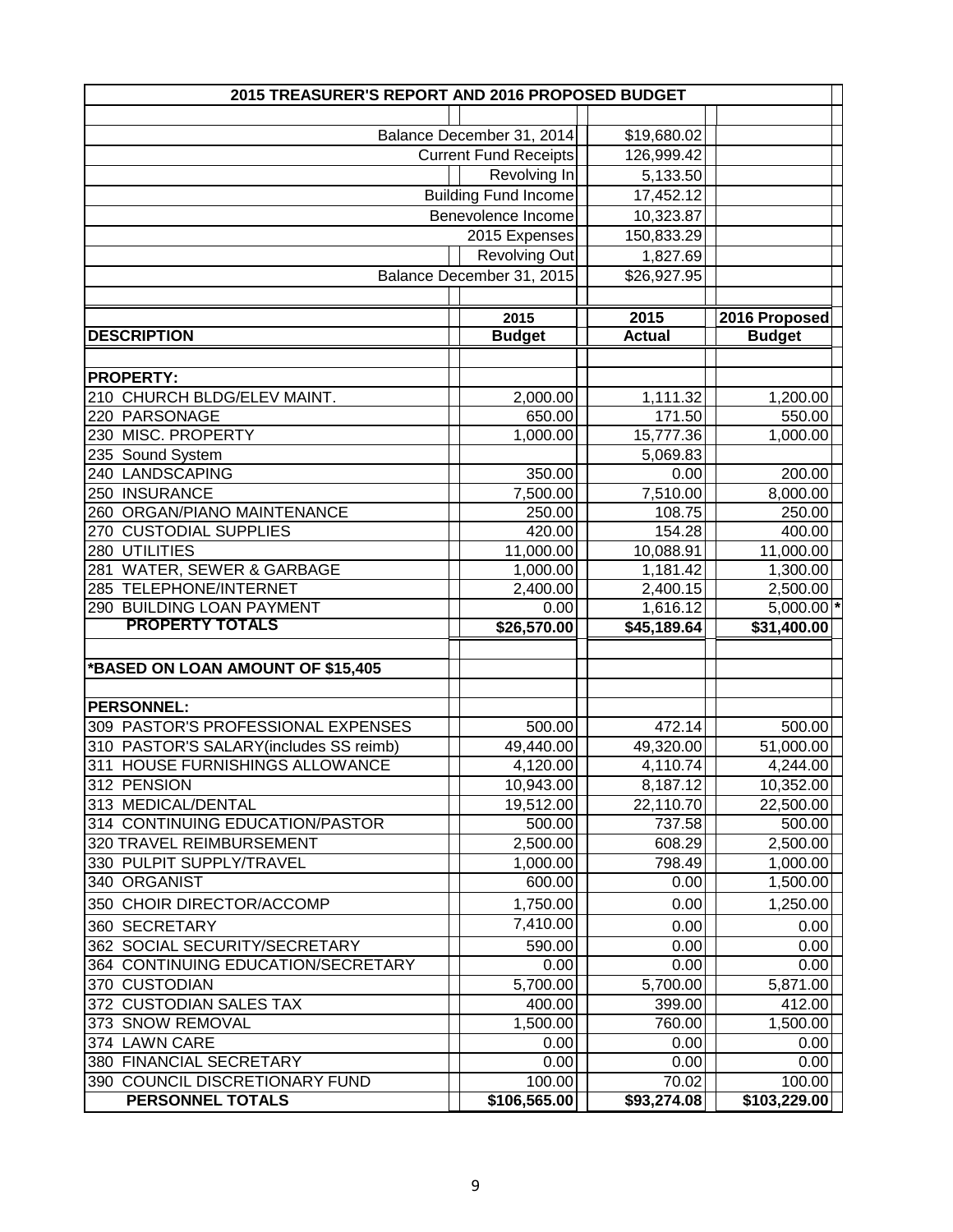|                                              | 2015          | 2015                | 2016 Proposed           |
|----------------------------------------------|---------------|---------------------|-------------------------|
| <b>DESCRIPTION</b>                           | <b>Budget</b> | <b>Actual</b>       | <b>Budget</b>           |
|                                              |               |                     |                         |
| <b>EVANGELISM/OUTREACH:</b>                  |               |                     |                         |
| 410 COMMUNITY OUTREACH                       | 250.00        | 439.50              | 500.00                  |
| 415 SEEKERS CLASS/NEW MEMBERS                | 50.00         | 0.00                | 50.00                   |
| 420 CONGREGATIONAL OUTREACH                  | 500.00        | 627.00              | 650.00                  |
| <b>EVANGELISM/OUTREACH TOTALS</b>            | \$800.00      | \$1,066.50          | $\overline{51}, 200.00$ |
|                                              |               |                     |                         |
| <b>FELLOWSHIP:</b>                           |               |                     |                         |
| 430 FELLOWSHIP EVENTS                        | 200.00        | 176.50              | 200.00                  |
| <b>440 SMALL GROUPS</b>                      | 300.00        | 338.91              | 400.00                  |
| <b>FELLOWSHIP TOTALS</b>                     | \$500.00      | \$515.41            | \$600.00                |
|                                              |               |                     |                         |
| <b>CHRISTIAN EDUCATION:</b>                  |               |                     |                         |
| 510 SUNDAY SCHOOL                            | 800.00        | 332.32              | 600.00                  |
| 515 B.L.A.S.T.                               | 100.00        | 0.00                | 0.00                    |
| 520 ADULT EDUCATION                          | 200.00        | 253.31              | 275.00                  |
| 525 Kids InC                                 |               | 0.00                | 300.00                  |
| <b>CONFIRMATION CURRICULUM</b><br>530        | 400.00        | 348.85              | 400.00                  |
| 535 CONFIRMATION BANQUET                     | 250.00        | $\overline{2}$ 2.46 | 250.00                  |
| <b>VACATION BIBLE SCHOOL</b><br>540          | 200.00        | 150.00              | 200.00                  |
| <b>TEACHER ENRICHMENT</b><br>550             | 50.00         | 0.00                | 50.00                   |
| <b>LCMC GATHERINGS</b><br>560                | 2,000.00      | 0.00                | 2,000.00                |
| FIRST COMMUNION INSTRUCTION<br>570           | 50.00         | 0.00                | 50.00                   |
| <b>LRC MEMBERSHIP FEE</b><br>575             | 200.00        | 0.00                | 200.00                  |
| 585 AUDIO VISUAL EQUIPMENT                   | 200.00        | 0.00                | 200.00                  |
| <b>MISCELLANEOUS</b><br>590                  | 0.00          | 0.00                | 0.00                    |
| <b>CHRISTIAN EDUCATION TOTALS</b>            | \$4,450.00    | \$1,106.94          | \$4,525.00              |
|                                              |               |                     |                         |
| <b>WORSHIP AND MUSIC:</b>                    |               |                     |                         |
| 610 BULLETINS                                | 200.00        | 89.90               | 200.00                  |
| <b>COMMUNION SUPPLIES</b><br>630             | 300.00        | 218.14              | 300.00                  |
| <b>CANDLES &amp; SUPPLIES</b><br>631         | 100.00        | 178.99              | 200.00                  |
| 632 PARAMENTS & BANNERS <sup>1</sup>         | 0.00          | 0.00                | 0.00                    |
| 633 CHRISTMAS DECORATIONS                    | 0.00          | 0.00                | 0.00                    |
| 634 SPECIAL SERVICES                         | 0.00          | 80.00               | 100.00                  |
| 635 CHOIR & BELL CHOIR MUSIC $^1$            | 400.00        | 282.17              | 400.00                  |
| 636 COPYRIGHT                                | 200.00        | 398.33              | 275.00                  |
| 637 CHOIR & BELL CHOIR SUPPLIES <sup>1</sup> | 100.00        | 0.00                | 100.00                  |
| 638 SERVICE TAPES                            | 100.00        | 0.00                | 100.00                  |
| 639 AUDIO VISUAL EQUIPMENT                   | 3,000.00      | 0.00                | 1,000.00                |
| 640 MISCELLANEOUS                            | 300.00        | 207.58              | 300.00                  |
| <b>WORSHIP &amp; MUSIC TOTALS</b>            | \$4,700.00    | \$1,455.11          | \$2,975.00              |
|                                              |               |                     |                         |
| Funds available from Memorial Fund           |               |                     |                         |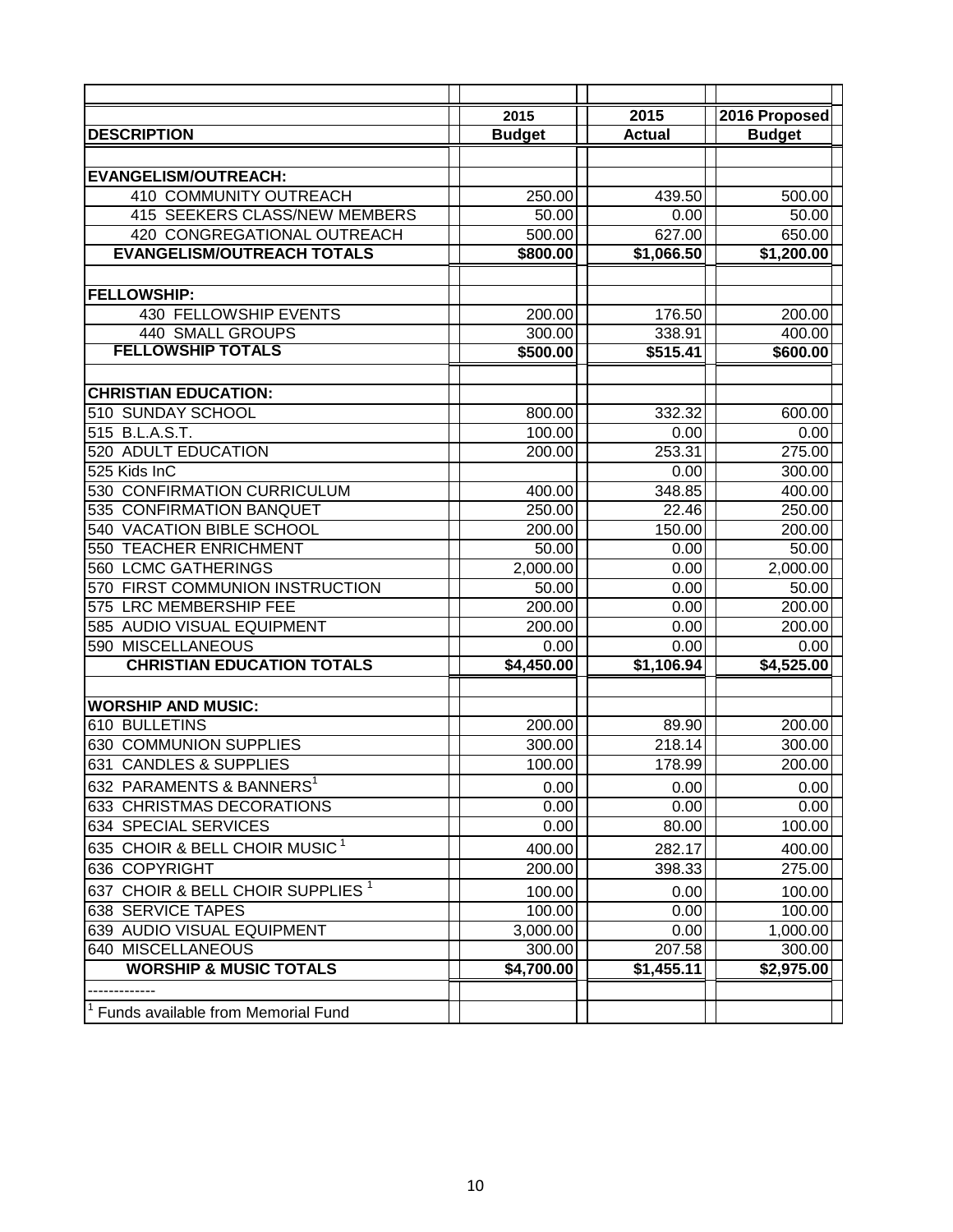|                                       | 2015          | 2015          | 2016 Proposed |
|---------------------------------------|---------------|---------------|---------------|
| <b>DESCRIPTION</b>                    | <b>Budget</b> | <b>Actual</b> | <b>Budget</b> |
|                                       |               |               |               |
| <b>STEWARDSHIP:</b>                   |               |               |               |
| <b>660 OFFERING ENVELOPES</b>         | 350.00        | 267.00        | 300.00        |
| <b>680 STEWARDSHIP SUPPLIES</b>       | 0.00          | 0.00          | 0.00          |
| <b>685 MISCELLANEOUS</b>              | 0.00          | 0.00          | 0.00          |
| <b>STEWARDSHIP TOTALS</b>             | \$350.00      | \$267.00      | \$300.00      |
|                                       |               |               |               |
| <b>BETHEL YOUTH:</b>                  |               |               |               |
| 790 YOUTH CONVENTION                  | 500.00        | 194.04        | 500.00        |
| 791 LUTHERAN BIBLE CAMPS              | 200.00        | 0.00          | 200.00        |
| 795 MISCELLANEOUS                     | 0.00          | 0.00          | 0.00          |
| <b>BETHEL YOUTH TOTALS</b>            | \$700.00      | \$194.04      | \$700.00      |
|                                       |               |               |               |
| <b>LAY LEADERSHIP:</b>                |               |               |               |
| 810 TRAVEL                            | 1,000.00      | 0.00          | 1,000.00      |
| 820 TRAINING/CONFERENCE               | 1,000.00      | 0.00          | 1,000.00      |
| <b>LAY LEADERSHIP TOTALS</b>          | \$2,000.00    | \$0.00        | \$2,000.00    |
|                                       |               |               |               |
| <b>ADMINISTRATION:</b>                |               |               |               |
| 860 POSTAGE/MAILING PERMIT            | 1,000.00      | 587.55        | 1,000.00      |
| 865 COMPUTER PROGRAM                  | 1,000.00      | 1,808.12      | 1,200.00      |
| 870 OFFICE SUPPLIES                   | 1,000.00      | 1,215.80      | 1,100.00      |
| 875 OFFICE MACHINES/MAINTENANCE       |               |               |               |
| A. COPIER LEASE PAYMENT               | 3,200.00      | 3,346.09      | 3,200.00      |
| <b>B. COPIER MAINT. AGREEMENT</b>     | 0.00          | 20.14         | 0.00          |
| C. OTHER OFFICE MAINT.                | 0.00          | 11.50         | 0.00          |
| <b>MISCELLANEOUS</b><br>895           |               |               |               |
| A. REIMBURSED EXPENSES                | 0.00          | 530.00        | 300.00        |
| <b>B. OTHER MISCELLANEOUS</b>         | 450.00        | 245.37        | 300.00        |
| <b>ADMINISTRATION TOTALS</b>          | \$6,650.00    | \$7,764.57    | \$7,100.00    |
|                                       |               |               |               |
| <b>TOTALS from Categories 210-895</b> | 153,285.00    | 150,833.29    | 154,029.00    |
|                                       |               |               |               |
| <b>1455 REVOLVING OUT</b>             |               | 1,827.69      |               |
|                                       |               |               |               |
|                                       |               |               |               |